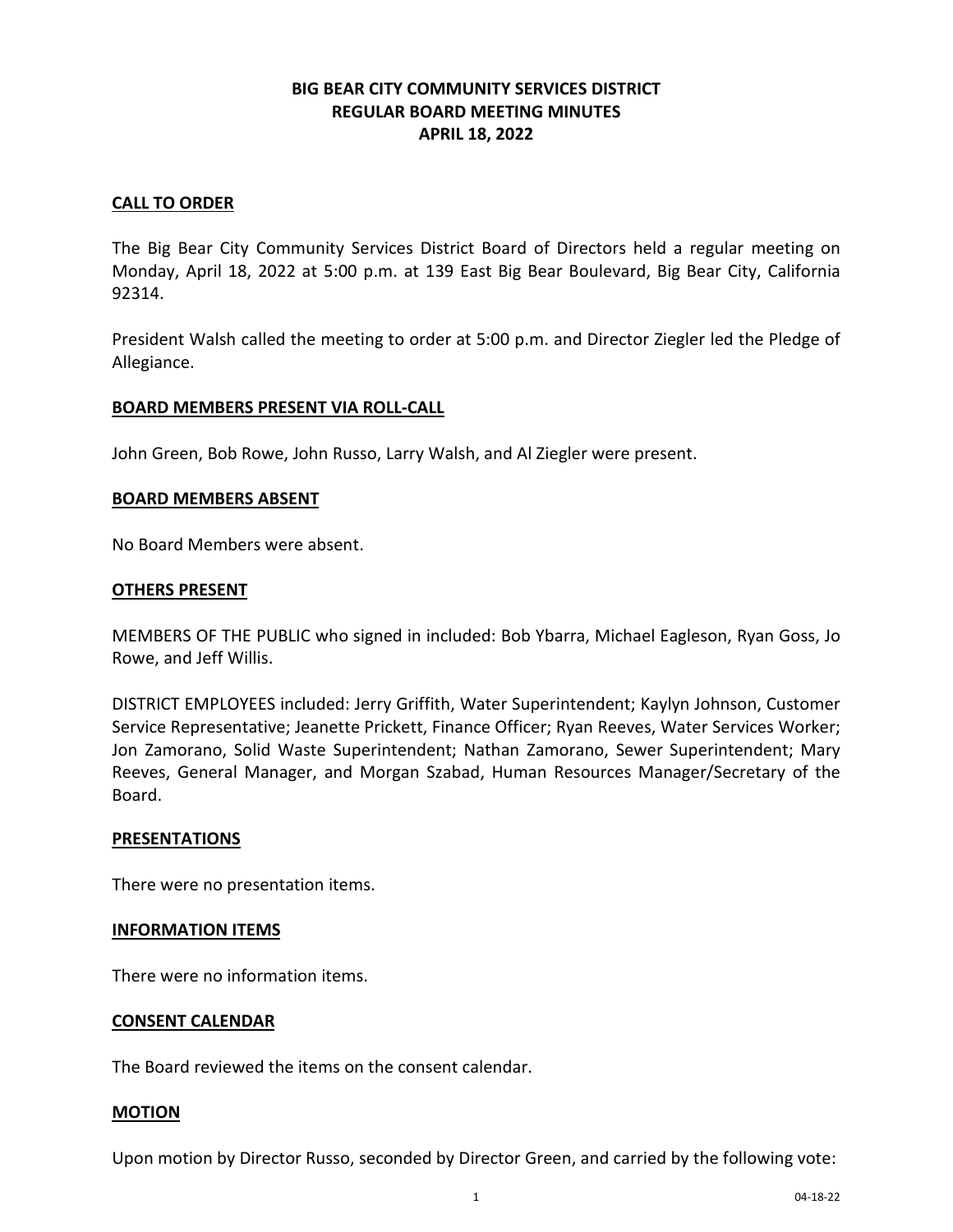AYES: GREEN, ROWE, RUSSO, WALSH, ZIEGLER NOES: NONE ABSENT: NONE ABSTAINS: NONE

The Board approved the following consent items as presented:

- A. Minutes Regular Meeting April 4, 2022
- B. Cash/Checks Disbursements and Credit Card Purchases March 2022 \$608,336.76

#### **REQUESTS FOR CONTINUANCE**

There were no requests for continuance.

## **ITEMS REMOVED FROM THE CONSENT CALENDAR FOR DISCUSSION**

There were no items removed from the consent calendar for discussion.

#### **COMMITTEE & BOARD MEMBER REPORTS**

A. The following Committees met since the last Board Meeting: None.

There were no Committee or Board Member reports.

#### **STAFF REPORTS**

The General Manager's Report and Supervisors' Monthly Reports for March 2022 were discussed, received, and filed.

#### **UNFINISHED BUSINESS**

There were no unfinished business items.

#### **NEW BUSINESS/ADOPTION AGENDA/DISCUSSION/NOTICED HEARINGS**

A. Proposed Ordinance 2022-01 – An Ordinance of the Big Bear City Community Services District Increasing Water Connection Fees

Proposed ordinances must be introduced at a meeting prior to their adoption. Proposed Ordinance 2022-01 was introduced at the regular meeting on March 21, 2022. With a majority vote, the ordinance can be discussed by reading only the title of the ordinance.

## **MOTION**

Upon motion by Director Green, seconded by Director Russo, and carried by the following vote: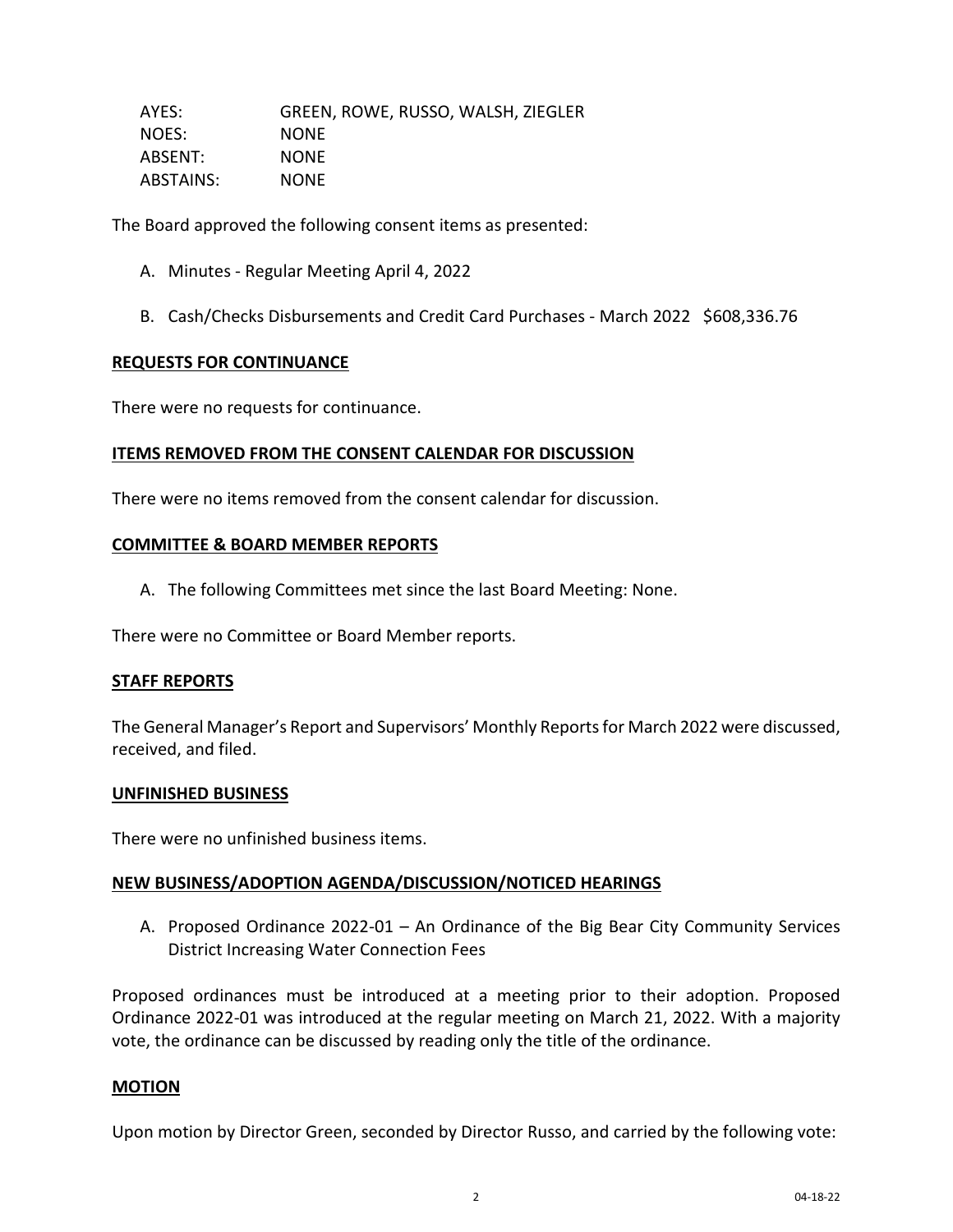AYES: GREEN, ROWE, RUSSO, WALSH, ZIEGLER NOES: NONE ABSENT: NONE ABSTAINS: NONE

The Board waived the full reading of Proposed Ordinance 2022-01. President Walsh read the title of the ordinance.

The noticed public hearing on Proposed Ordinance 2022-01 was opened at 5:08 p.m.

President Walsh asked for Board and public comments. There were no Board or public comments given.

The public hearing on Proposed Ordinance 2022-01 was closed at 5:10 p.m.

## **MOTION**

Upon motion by Director Russo, seconded by Director Green, and carried by the following rollcall vote:

| AYES:     | GREEN, ROWE, RUSSO, WALSH, ZIEGLER |
|-----------|------------------------------------|
| NOES:     | <b>NONE</b>                        |
| ABSENT:   | <b>NONE</b>                        |
| ABSTAINS: | <b>NONE</b>                        |

The Board adopted Ordinance 2022-01 increasing the District's Water Connection Fee for new customers by 9.45% from \$9,103.00 to \$9,963.00, the caption of which reads as follows:

## ORDINANCE 2022-01

# AN ORDINANCE OF THE BIG BEAR CITY COMMUNITY SERVICES DISTRICT INCREASING WATER CONNECTION FEES

See BBCCSD Resolution and Ordinance Book Number 34 for the complete copy of Ordinance 2022-01.

B. Proposed Ordinance 2022-02 – An Ordinance of the Big Bear City Community Services District Increasing Sewer Connection Fees

Proposed ordinances must be introduced at a meeting prior to their adoption. Proposed Ordinance 2022-02 was introduced at the regular meeting on March 21, 2022. With a majority vote, the ordinance can be discussed by reading only the title of the ordinance.

## **MOTION**

Upon motion by Director Green, seconded by Director Russo, and carried by the following vote: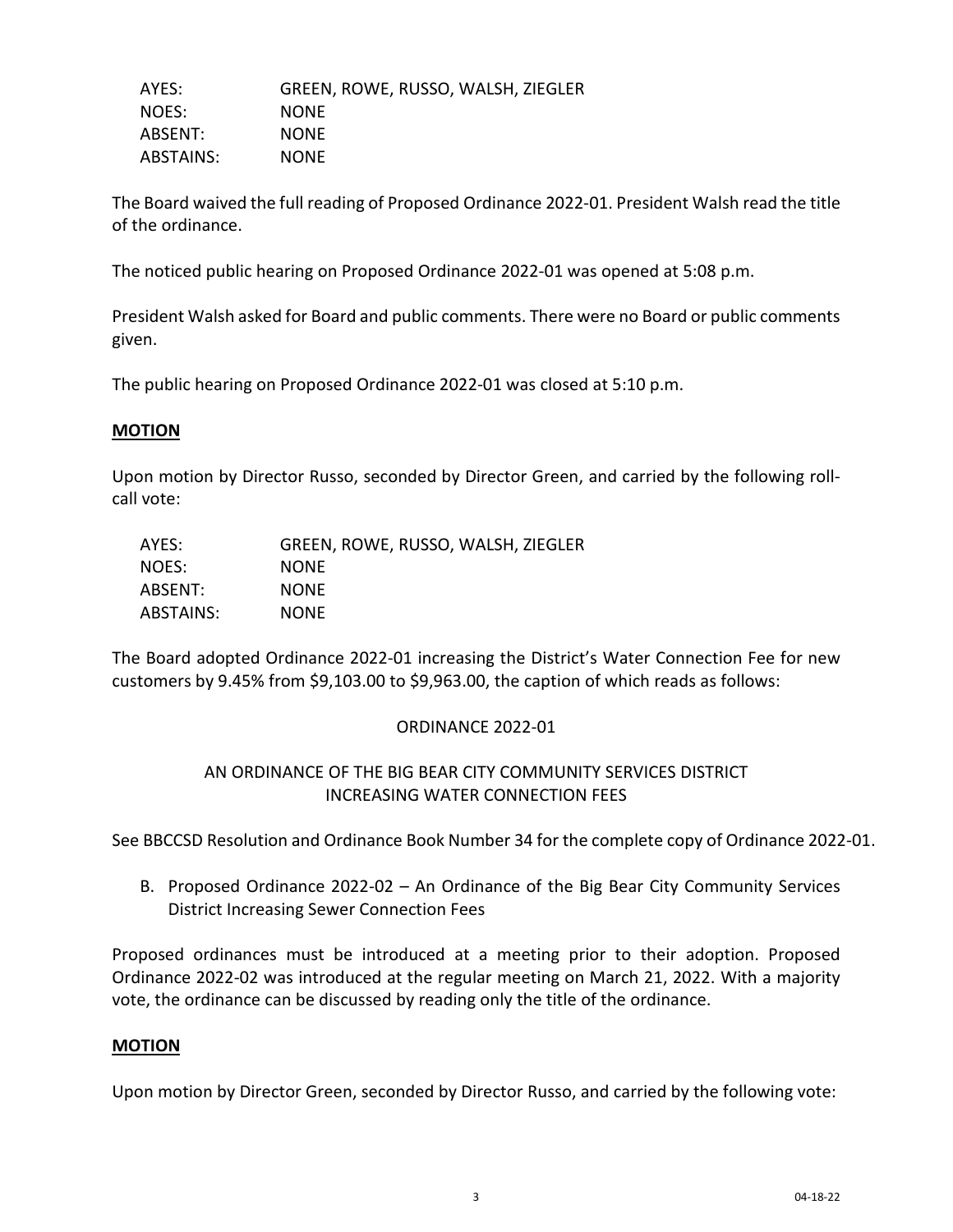AYES: GREEN, ROWE, RUSSO, WALSH, ZIEGLER NOES: NONE ABSENT: NONE ABSTAINS: NONE

The Board waived the full reading of Proposed Ordinance 2022-02. President Walsh read the title of the ordinance.

The noticed public hearing on Proposed Ordinance 2022-02 was opened at 5:11 p.m.

President Walsh asked for Board and public comments. There were no public comments given. Board questions were answered.

The public hearing on Proposed Ordinance 2022-02 was closed at 5:12 p.m.

## **MOTION**

Upon motion by Director Green, seconded by Director Russo, and carried by the following vote:

| AYES:     | GREEN, ROWE, RUSSO, WALSH, ZIEGLER |
|-----------|------------------------------------|
| NOES:     | <b>NONE</b>                        |
| ABSENT:   | <b>NONE</b>                        |
| ABSTAINS: | <b>NONE</b>                        |

The Board adopted Ordinance 2022-02 increasing the District's Sewer Connection Fee for new customers by 8.42% from \$2,519.46 to \$2,731.63, the caption of which reads as follows:

## ORDINANCE 2022-02

## AN ORDINANCE OF THE BIG BEAR CITY COMMUNITY SERVICES DISTRICT INCREASING SEWER CONNECTION FEES

See BBCCSD Resolution and Ordinance Book Number 34 for the complete copy of Ordinance 2022-02.

C. Reassignment of 2022 Committee Positions due to Board Vacancy/New Appointment

General Manager Reeves explained that on March 7, 2022, President Walsh selected interim committee appointments due to the vacancy of Director Oxandaboure. On April 4, 2022 the Board appointed Director Rowe to fill this vacancy, therefore it is necessary to reassign the committees for calendar year 2022.

## **MOTION**

Upon motion by Director Ziegler, seconded by Director Green, and carried by the following vote: